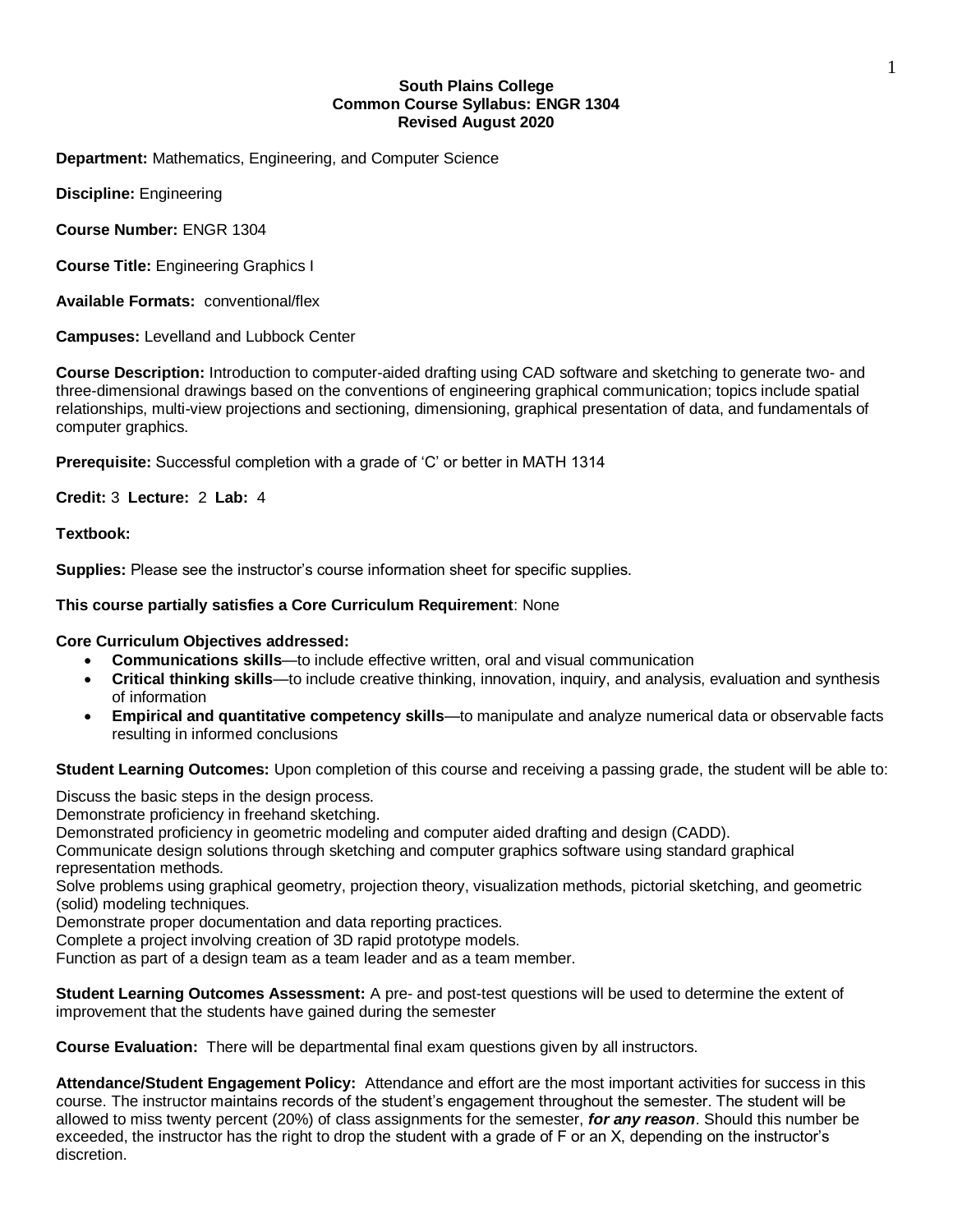Plagiarism violations include, but are not limited to, the following:

- 1. Turning in a paper that has been purchased, borrowed, or downloaded from another student, an online term paper site, or a mail order term paper mill;
- 2. Cutting and pasting together information from books, articles, other papers, or online sites without providing proper documentation;
- 3. Using direct quotations (three or more words) from a source without showing them to be direct quotations and citing them; or
- 4. Missing in-text citations.

Cheating violations include, but are not limited to, the following:

- 1. Obtaining an examination by stealing or collusion;
- 2. Discovering the content of an examination before it is given;
- 3. Using an unauthorized source of information (notes, textbook, text messaging, internet, apps) during an examination, quiz, or homework assignment;
- 4. Entering an office or building to obtain an unfair advantage;
- 5. Taking an examination for another;
- 6. Altering grade records;
- 7. Copying another's work during an examination or on a homework assignment;
- 8. Rewriting another student's work in Peer Editing so that the writing is no longer the original student's;
- 9. Taking pictures of a test, test answers, or someone else's paper.

**COVID Syllabus Statement:** Should be provided by the Vice-President of Student Services over email.

**Student Code of Conduct Policy**: Any successful learning experience requires mutual respect on the part of the student and the instructor. Neither instructor nor student should be subject to others' behavior that is rude, disruptive, intimidating, aggressive, or demeaning**.** Student conduct that disrupts the learning process or is deemed disrespectful or threatening shall not be tolerated and may lead to disciplinary action and/or removal from class.

**Diversity Statement:** In this class, the teacher will establish and support an environment that values and nurtures individual and group differences and encourages engagement and interaction. Understanding and respecting multiple experiences and perspectives will serve to challenge and stimulate all of us to learn about others, about the larger world and about ourselves. By promoting diversity and intellectual exchange, we will not only mirror society as it is, but also model society as it should and can be.

**Disability Statement:** Students with disabilities, including but not limited to physical, psychiatric, or learning disabilities, who wish to request accommodations in this class should notify the Disability Services Office early in the semester so that the appropriate arrangements may be made. In accordance with federal law, a student requesting accommodations must provide acceptable documentation of his/her disability to the Disability Services Office. For more information, call or visit the Disability Services Office at Levelland (Student Health & Wellness Office) 806-716-2577, Reese Center (Building 8) 806-716-4675, or Plainview Center (Main Office) 806-716-4302 or 806-296-9611.

**Nondiscrimination Policy:** South Plains College does not discriminate on the basis of race, color, national origin, sex, disability or age in its programs and activities. The following person has been designated to handle inquiries regarding the non-discrimination policies: Vice President for Student Affairs, South Plains College, 1401 College Avenue, Box 5, Levelland, TX 79336. Phone number 806-716-2360.

**Title IX Pregnancy Accommodations Statement:** If you are pregnant, or have given birth within six months, Under Title IX you have a right to reasonable accommodations to help continue your education. To [activate](http://www.southplainscollege.edu/employees/manualshandbooks/facultyhandbook/sec4.php) accommodations you must submit a Title IX pregnancy accommodations request, along with specific medical documentation, to the Director of Health and Wellness. Once approved, notification will be sent to the student and instructors. It is the student's responsibility to work with the instructor to arrange accommodations. Contact the Director of Health and Wellness at 806- 716-2362 or [email](http://www.southplainscollege.edu/employees/manualshandbooks/facultyhandbook/sec4.php) [cgilster@southplainscollege.edu](mailto:cgilster@southplainscollege.edu) for assistance.

**Campus Concealed Carry**: Texas Senate Bill - 11 (Government Code 411.2031, et al.) authorizes the carrying of a concealed handgun in South Plains College buildings only by persons who have been issued and are in possession of a Texas License to Carry a Handgun. Qualified law enforcement officers or those who are otherwise authorized to carry a concealed handgun in the State of Texas are also permitted to do so. Pursuant to Penal Code (PC) 46.035 and South Plains College policy, license holders may not carry a concealed handgun in restricted locations. For a list of locations and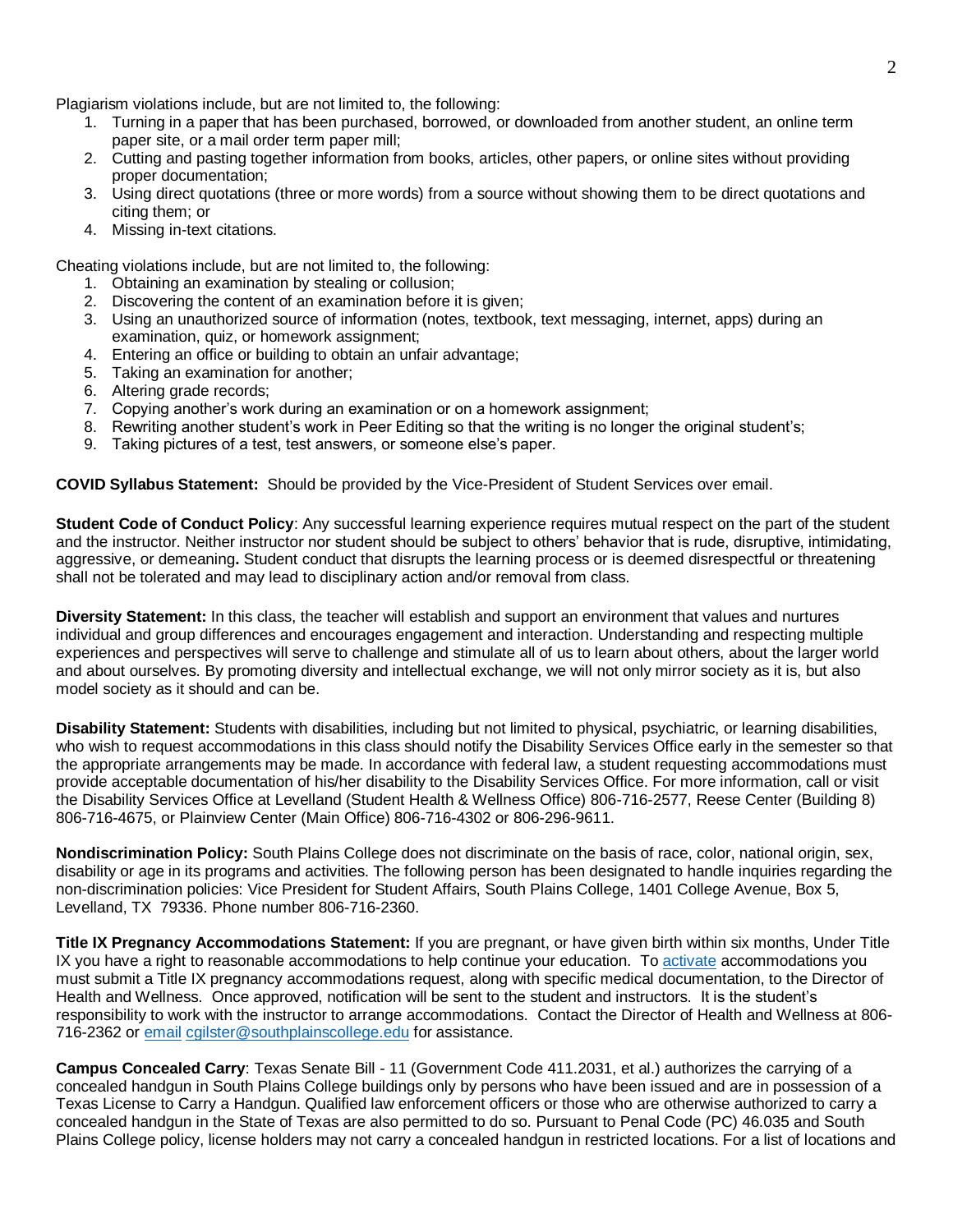Frequently Asked Questions, please refer to the Campus Carry page at: <http://www.southplainscollege.edu/campuscarry.php>

Pursuant to PC 46.035, the open carrying of handguns is prohibited on all South Plains College campuses. Report violations to the College Police Department at 806-716-2396 or 9-1-1.

**SPC Bookstore Price Match Guarantee Policy:** If you find a lower price on a textbook, the South Plains College bookstore will match that price. The difference will be given to the student on a bookstore gift certificate! The gift certificate can be spent on anything in the store.

If students have already purchased textbooks and then find a better price later, the South Plains College bookstore will price match through the first week of the semester. The student must have a copy of the receipt and the book has to be in stock at the competition at the time of the price match.

The South Plains College bookstore will happily price match BN.com & books on Amazon noted as *ships from and sold by Amazon.com*. Online marketplaces such as *Other Sellers* on Amazon, Amazon's Warehouse Deals, *fulfilled by* Amazon, BN.com Marketplace, and peer-to-peer pricing are not eligible. They will price match the exact textbook, in the same edition and format, including all accompanying materials, like workbooks and CDs.

A textbook is only eligible for price match if it is in stock on a competitor's website at time of the price match request. Additional membership discounts and offers cannot be applied to the student's refund.

Price matching is only available on in-store purchases. Digital books, access codes sold via publisher sites, rentals and special orders are not eligible. Only one price match per title per customer is allowed.

Note: The instructor reserves the right to modify the course syllabus and policies, as well as notify students of any changes, at any point during the semester.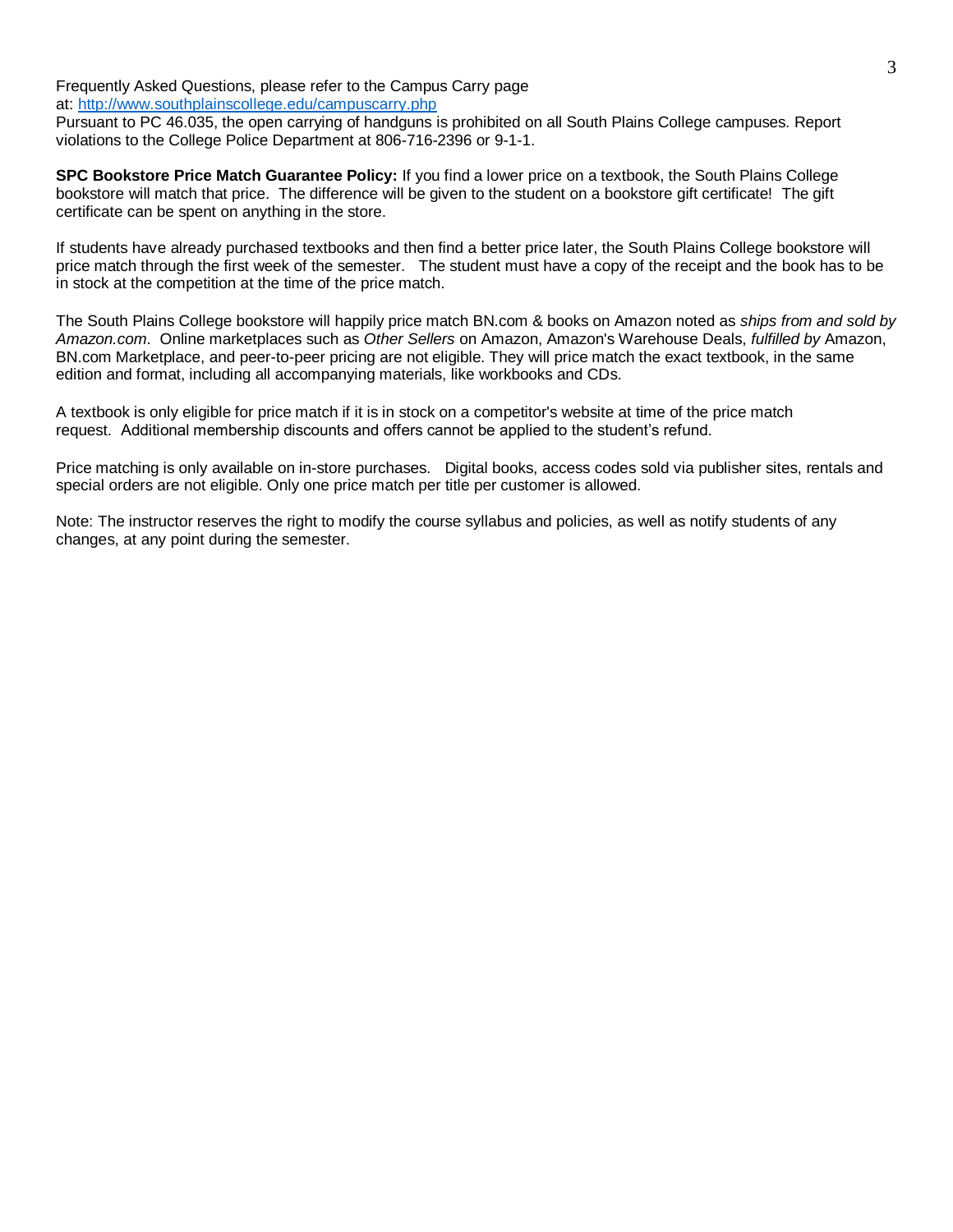

## **Engineering 1304 – Engineering Graphics Section 001**: Monday/Wednesday 8:00 AM – 10:40 AM **Room:** Technical Arts Building, Room 209A, Levelland Campus

## **Instructor Information**

| <b>Contact</b><br><b>Information</b> | <b>Instructor:</b> Evan Vargas                |                                          |                 |                                                                                      |                                |  |  |  |  |  |
|--------------------------------------|-----------------------------------------------|------------------------------------------|-----------------|--------------------------------------------------------------------------------------|--------------------------------|--|--|--|--|--|
|                                      | Phone: (806) 716-4673                         |                                          |                 |                                                                                      |                                |  |  |  |  |  |
|                                      | Email: evargas@southplainscollege.edu         |                                          |                 |                                                                                      |                                |  |  |  |  |  |
| <b>Office Hours</b>                  | Math Building, 101, Levelland Campus          |                                          |                 |                                                                                      |                                |  |  |  |  |  |
|                                      |                                               | Tuesday/Thursday:                        |                 | $9:30$ AM $-$ 10:30 AM<br>1:00 PM $-$ 2:30 PM                                        |                                |  |  |  |  |  |
|                                      |                                               |                                          |                 |                                                                                      |                                |  |  |  |  |  |
|                                      | Friday:                                       |                                          |                 | $9:00$ AM $-$ 12:00 PM                                                               |                                |  |  |  |  |  |
|                                      | Or by Appointment                             |                                          |                 |                                                                                      |                                |  |  |  |  |  |
| <b>Course Information</b>            |                                               |                                          |                 |                                                                                      |                                |  |  |  |  |  |
| <b>Textbook</b>                      |                                               | ISBN: 9781630572624                      |                 | Engineering Graphics Essentials with AutoCAD 2020 Instruction by Kirstie Plantenberg |                                |  |  |  |  |  |
| <b>Materials</b>                     |                                               | Flash drive, pencils, erasers, and paper |                 |                                                                                      |                                |  |  |  |  |  |
| <b>Grading Policy</b>                |                                               |                                          |                 |                                                                                      |                                |  |  |  |  |  |
| <b>Grading Scale:</b>                | 90-100<br>80-89<br>70-79<br>60-69<br>$0 - 59$ | A<br>B<br>C<br>D<br>F                    | <b>Weights:</b> | Daily Assignments<br>Quizzes<br>Projects<br>Total                                    | 30%<br>10%<br>30% each<br>100% |  |  |  |  |  |

## **Daily Assignments**

Every student must complete daily assignments and submit through Blackboard. Grading will be based on neatness, presentation, and the ability to follow directions. Each assignment will have a due date.

## **Blackboard Quizzes**

Weekly Quizzes will be assigned through Blackboard. Students will have 30 minutes to answer questions with only a single attempt. No make-up quizzes will be given under any circumstances.

## **Projects**

There will be two projects assigned during the semester in lieu of examinations. Projects will be a representation of each student's ability to demonstrate their skills using CAD. Each project will be addressed during class as the semester progresses. Instructions will be outlined and detailed in what is required.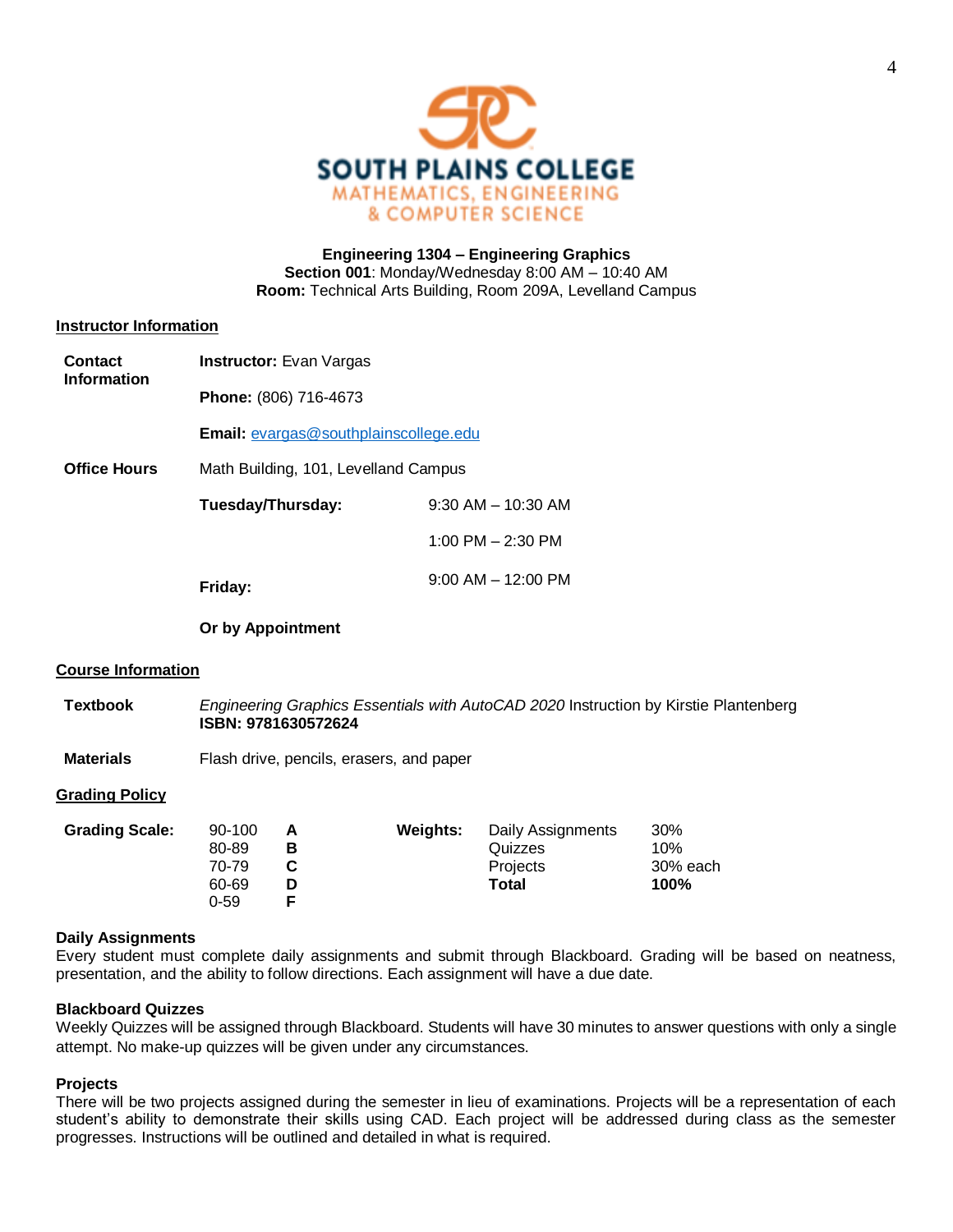### **Returning Grades**

The instructor will return grades via Blackboard. Each assignment will have a summary of mistakes and points deducted.

#### **Classroom Policies**

## **Computer Class Policy**

**ABSOLUTELY NO FOOD ALLOWED.** Drinks must have a threaded cap to be allowed and must be put away when not in use. Music devices during lab assignment times are accepted. Each workstation must be cleaned and straightened before leaving the area.

### **Lecture Videos and Class Meeting**

Instructional videos will be uploaded by the instructor via Blackboard. It is the student's responsibility to view each lecture video before attempting Quiz Assignments.. Attending face to face class is not re quired but recommended as long as the classroom can accommodate the social distancing capacity. A weekly sign-up form will be emailed to attend class. These meetings will cover the material from the lecture videos, provide further examples, and help struggling students.

#### **Attendance Policy**

Attendance will be recorded through Blackboard. The student will be allowed to miss twenty percent (20%) of daily assignment and quiz assignments for the semester, *for any reason*. Should this number be exceeded, the instructor has the right to drop the student with a grade of F or an X.

#### **Office Hours**

Office hours will be held face to face and virtually. Proper face masks must be worn for face to face meetings. Virtual office hours will be held using Zoom. Please email if the listed office hours do not work for you.

## **South Plains College Email Policy**

The instructor will only acknowledge, respond, and send emails to the student assigned South Plains College email. This ensures the intended recipient receives all correspondence from the instructor. It is the students' responsibility to have their email set up and ready to use by the end of the first week of class.

## **Drop/Withdrawal**

Students should submit a Student Initiated Drop Form online to drop from the course. An instructor signature is not required. If the student wishes to withdraw from this or more courses, the student needs to contact the Advising Office.

#### **Syllabus Statement for COVID-19**

It is the policy of South Plains College for the Fall 2020 semester that as a condition of on-campus enrollment, all students are required to engage in safe behaviors to avoid the spread of COVID-19 in the SPC community. Such behaviors specifically include the requirement that all students properly wear CDC-compliant face coverings while in SPC buildings including in classrooms, labs, hallways, and restrooms. Failure to comply with this policy may result in dismissal from the current class session. If the student refuses to leave the classroom or lab after being dismissed, the student may be referred to the Dean of Students on the Levelland campus or the Dean/Director of external centers for Student Code of Conduct Violation.